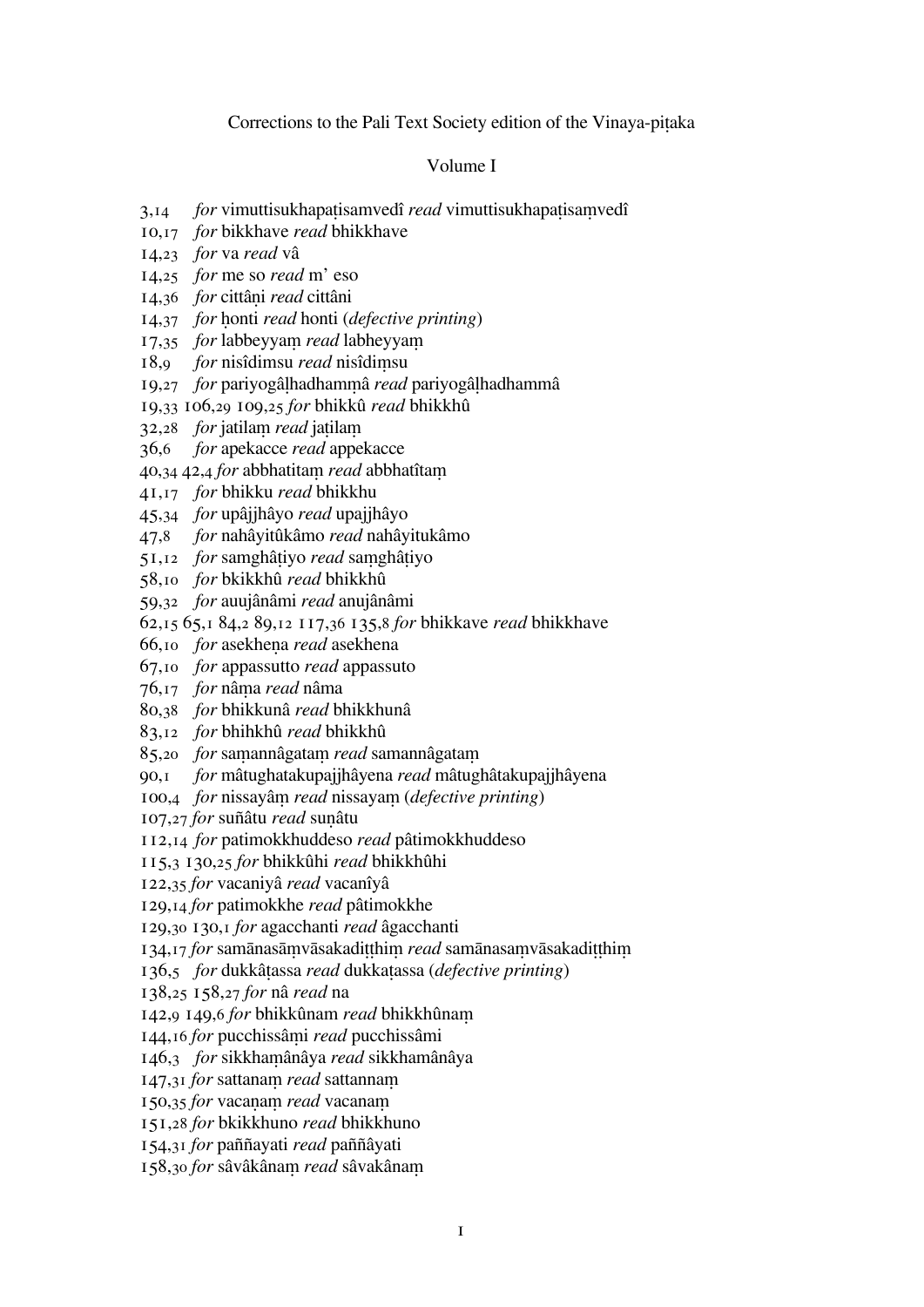172,29 *for* dukkatam *read* dukkatam

173,11 *for* sabrahmacarînam *read* sabrahmacârînam

177,31 *for* samghena *read* samghena

180,19 *for* nisidîmsu *read* nisîdimsu

181,7 *for* patigaheyya *read* paigaheyya

182,21 *for* gavâghatanan *read* gavâghâtanan

182,34 *for* savaratî *read* saravatî

184,34 *for* manoviññeyâ *read* manoviññeyyâ

192,6 *for* gonakam *read* gonakam

192,37 193,3 *for* papupâsakassa *read* pâpupâsakassa

198,21 *for* phâlit *read* phâlit'

202,9 *for* patiggahetvâ *read* paiggahetvâ

208,3 *for* pubbanhasamayam *read* pubbanhasamayam

208,19 *for* tinandupakam *read* tinandupakam

218,30 *for* manussamamsam *read* manussamamsam

221,29 *for* anuppavacchati *read* anuppavecchati

221,31 *for* upâjayati *read* upajâyati

231,3 *for* papaipadâ *read* paipadâ

234,26 235,17 *for* Gotamo *read* Gotamo

237,27 *for* upasakammi *read* upasamkami

238,36 *for* patipâtim *read* patipâtim

245,26 *for* upasamkami *read* upasamkami

247,4 *for* âgacehati *read* âgacchati (*defective printing*)

251,1 *for* tan *read* tañ

251,30 *for* mamsan *read* mamsañ

266,38 *for* tini *read* tîni

271,7 *for* seibhariyâ *read* sehibhariyâ

302,15 *for* bkikkhûnam *read* bhikkhûnam

306,4 *for* vigaraltvâ *read* vigarahitvâ (*defective printing*)

320,33 *for* paikasseya *read* paikasseyya

325,20 *for* ditthin *read* ditthin

325,36 *for* tassapâpiyyasikâkammârâhassa *read* tassapâpiyyasikâkammârahassa

333,27 *for* patisâraniyakammam *read* patisâraniyakammam

338,29 *for* upasamkami *read* upasamkami

345,14 *for* singhâakena *read* sighâakena

347,24 *for* Kâsirâjanam *read* Kâsirâjânam

### Volume II

- 2,10 *for* bhiyyobhavâya *read* bhiyyobhâvâya (*defective printing*)
- 2,21 *for* Pandukalohitakâ *read* Paukalohitakâ
- 3,6 *for* duvâpasantañ *read* duvûpasantañ
- 5,34 *for* papit that aram *read* pâpit that aram
- 32,25 *for* âvasâ *read* âvâsâ
- 32,30 *for* sabhikkukâ *read* sabhikkhukâ
- 41,10 *for* Udâyisssa *read* Udâyissa
- 78,23 *for* saghâipallattikâya *read* saghâipallatthikâya
- 87,11 *for* samvatteya *read* samvatteyya
- 101,3 *for* ukkkotanakam *read* ukkotanakam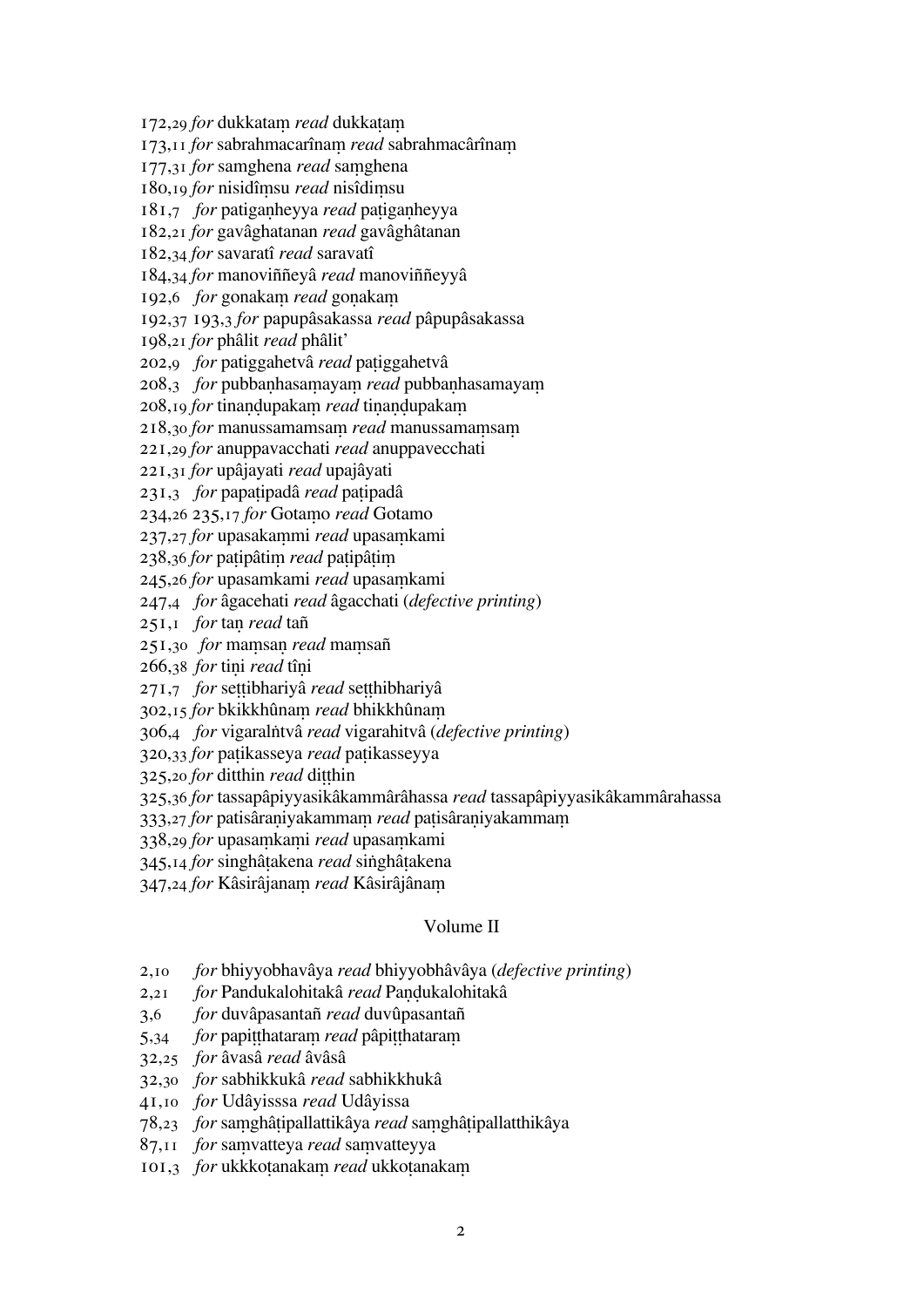111,2 *for* setthim *read* setthim

123,6 153,13 *for* itthakâsopânam *read* itthakâsopânam

,12 *for* dhârayamîti *read* dhârayâmîti

135,17 *for* kamsabandham *read* kamsabhandam

142,25 *for* âcarritabbam *read* âcaritabbam

,27 *for* lenâni *read* leâni

,34 164,30 *for* lenatthañ *read* leatthañ

,35 *for* civarâni *read* cîvarâni

153,32 177,36 for pitthasamghātam read pitthasamghātam

164,25 *for* anâtha...dikam *read* anâthapindikam (*defective printing*)

,24 *for* vuhâpetabho *read* vuhâpetabbo

,11 *for* agarâsmâ *read* agârasmâ

182,33 *for* te *read* te

,37 *for* chavassakheâpakassâ *read* chavassa kheâpakassâ

,13 *for* pammajjitvâ *read* pamajjitvâ

231,24 *for* pîtham *read* pîtham

,26 *for* bhikkhusamantâ *read* bhikkhusâmantâ

,19 *for* vaccukuî *read* vaccakuî

,14 *for* âjivavipattiyâ *read* âjîvavipattiyâ

,29 *for* eted *read* etad

,4 *for* sampahamsitâ *read* sampahasitâ

,19 *for* a *read* na

274,34 *for* yâthâvuddham *read* yathâvuddham

,4 *for* kahacivaro *read* kahacîvaro

,4 *for* vakakammannâ *read* vakakammanâ

,22 *for* paâvuso *read* panâvuso (*defective printing*)

,10 *for* khuddânukhuddakânî *read* °khuddakâni (*defective printing*)

,9 *for* Purao *read* Purâo

,2 *for* gamaî *read* gâmaî

# Volume III

,34 *for* bhikkusagho *read* bhikkhusagho

,11 *for* abinisîdenti *read* abhinisîdenti

,28 *for* jantagghena *read* jantaggena

,11 *for* ithannâmo *read* itthannâmo

(*header*) *for* PÂRAJIKA *read* PÂRÂJIKA

84,13 *for* vijâyeyyan *read* vijâyeyyan (*defective printing*)

89,30 *for* ahindati *read* âhindati

,22 *for* nama *read* nâma (*defective printing*)

,30 *for* mâtugamo *read* mâtugâmo

,20 *for* vâreyâni *read* vâreyyâni

146,11 *for* upasamkamitvâ *read* upasamkamitvâ

,18 *for* dhamanisanthagatto *read* dhamanisanthatagatto

,22 *for* bhikkunâ *read* bhikkhunâ

158,6 *for* pattabam *read* pattabbam

,12 *for* adhikaraasssa *read* adhikaraassa

170,16 *for* dukkataditthi *read* dukkataditthi

,24 *for* ithannâmañ *read* itthannâmañ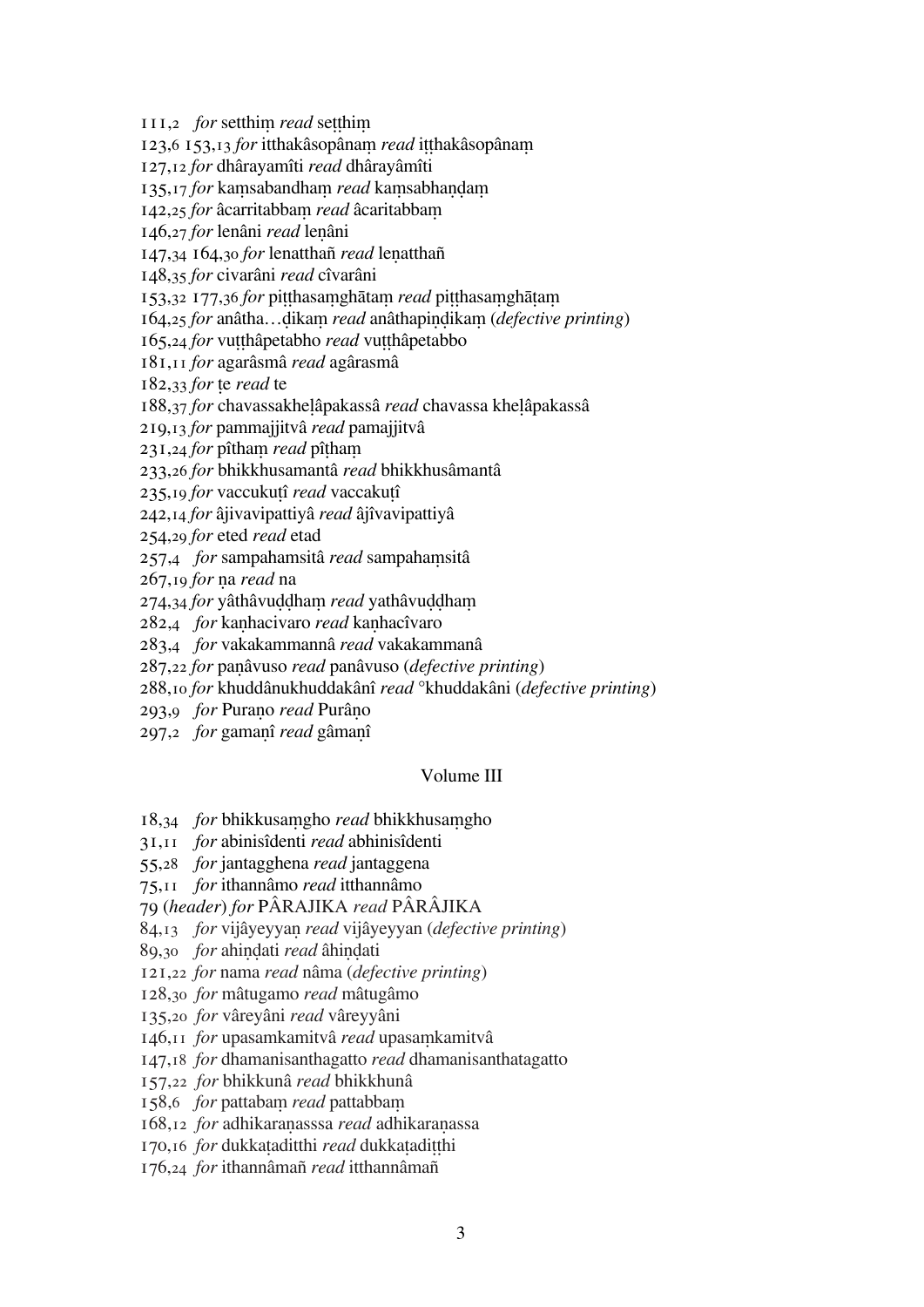,15 *for* upasâko *read* upâsako

,10 *for* samâcarâ *read* samâcârâ

,25 *for* vipavuthasaññî *read* vipavutthasaññî

,3 *for* upannam *read* uppanna

,20 *for* pañcâhupanne *read* pañcâhuppanne

,29 *for* samaeriyâ *read* sâmaeriyâ

208,34 *for* uppassayam *read* upassayam

,18 *for* ñâtikasanñî *read* ñâtikasaññî

,10 *for* adikammikassâ *read* âdikammikassâ

### Volume IV

,20 *for* sammaggasaññî *read* samaggasaññî

,14 *for* patikkhittam *read* paikkhitta

,21 *for* eyyassa *read* ayyassa

,25 *for* thambena *read* thambhena

,15 *for* upasamkamitvâ *read* upasakamitvâ

,6 *for* pivîtvâ *read* pivitvâ (*defective printing*)

114,30 *for* rupam *read* rûpam (*defective printing*)

129,35 *for* ânandam *read* ânandam

134,1 *for* upannam *read* uppannam

,11 *for* âma *read* nâma

,16 *for* ajjhârame *read* ajjhârâme (*defective printing*)

169,24 *for* saccâm *read* saccam

173,16 *for* sugatacîvarappamânam *read* sugatacîvarappamânam

,25 *for* anâthapidikassa *read* anâthapiikassa

,36 *for* karîyâ *read* karaîyâ

,17 *for* ya *read* yo

219,13 *for* âkaddhitvâ *read* âkaddhitvâ

,32 *for* ohiyiti *read* ohiyîti

229,36 *for* nadîparam *read* nadîpâram

,6 *for* tas' *read* tâs'

237,33 *for* candakâlî *read* candakâlî

254,17 *for* samyâcikena *read* samyâcikena

283,24 *for* antarayâm *read* antarâyam

,13 *for* mahatarâ *read* mahattarâ

,17 *for* 'khîyanti *read* khîyanti (*defective printing*)

,19 *for* vupakâsâpessati *read* vûpakâsâpessati

351,2 *for* upannuppannânam *read* uppannuppannânam

## Volume V

,9 *for* pâtimokkhuddesâa *read* pâtimokkhuddesâna

,5 *for* sâdhâraapaññati *read* sâdhâraapaññatti

,9 *for* paññato *read* paññatto

,28 *for* sammuhâti *read* samuhâti

,6 *for* ârabba *read* ârabbha

39,18 *for* ganabhojanam *read* ganabhojanam

,15 *for* uppakkamitvâ *read* upakkamitvâ